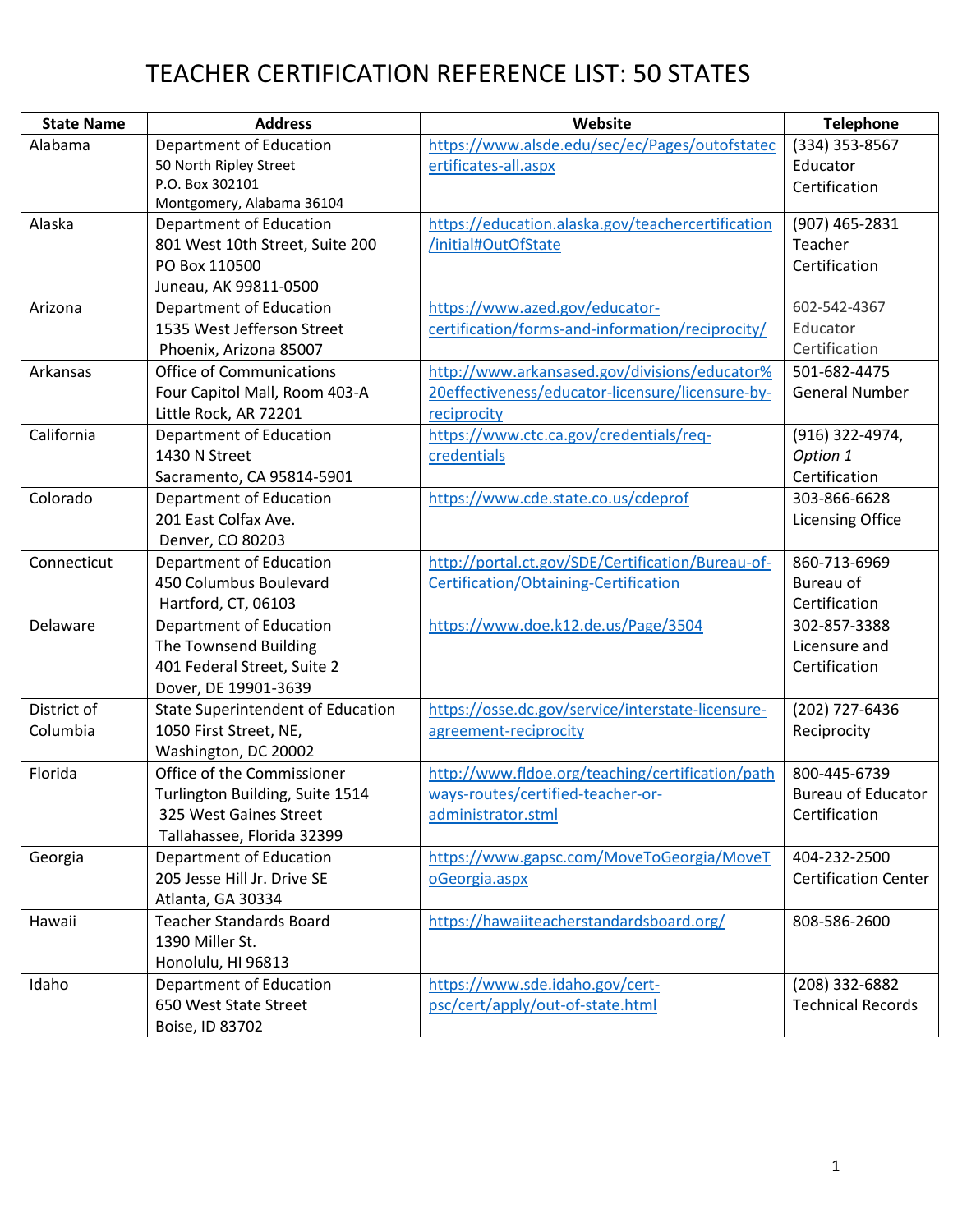| Illinois      | Department of Education                               |                                                                                                   | 217-557-6763 ISBE           |
|---------------|-------------------------------------------------------|---------------------------------------------------------------------------------------------------|-----------------------------|
|               | 100 W. Randolph, Suite 14-300                         | https://www.isbe.net/Pages/Professional-                                                          | Educator                    |
|               | Chicago, IL 60601                                     | Educator-License.aspx                                                                             | Effectiveness               |
|               | 100 N. 1st Street Springfield, IL                     |                                                                                                   | Division                    |
| Indiana       | 62777                                                 |                                                                                                   |                             |
|               | Department of Education<br>South Tower, Suite 600     | https://www.doe.in.gov/licensing/teacher#OutSt<br>ate https://www.doe.in.gov/licensing/out-state- | (317) 232-9010              |
|               | 115 W. Washington Street                              |                                                                                                   | Licensing                   |
|               | Indianapolis, IN 46204                                | preparatory-program                                                                               |                             |
| lowa          | Iowa Government                                       | http://www.boee.iowa.gov/how do i/become a                                                        | 515-725-2146                |
|               | 400 E. 14th Street                                    | teacher.html                                                                                      | PK & Elem                   |
|               | Des Moines, IA 50319-0146                             |                                                                                                   | 515-281-3605                |
|               |                                                       |                                                                                                   | Secondary                   |
|               |                                                       |                                                                                                   |                             |
| Kansas        | Landon State Office Building<br>900 SW Jackson Street | http://www.ksde.org/Agency/Division-of-                                                           | 785-296-8012                |
|               |                                                       | Learning-Services/Teacher-Licensure-and-                                                          | <b>Teacher Licensure</b>    |
|               | Topeka, Kansas 66612-1212                             | Accreditation/Licensure/License-<br>Application/Form-2-Out-of-State                               |                             |
| Kentucky      | <b>Education Professional Standards Bd</b>            | http://www.epsb.ky.gov/mod/book/view.php?id                                                       | (502) 564-4606              |
|               | 300 Sower Blvd., 5th Floor                            | =95&chapterid=56                                                                                  |                             |
|               | Frankfort, KY 40601                                   |                                                                                                   |                             |
| Louisiana     | Department of Education                               | https://www.teachlouisiana.net/Teachers.aspx?P                                                    | 1-877-453-2721              |
|               | P.O. Box 94064                                        | ageID=12311129                                                                                    | <b>Educator Licensure</b>   |
|               | Baton Rouge, LA 70804-9064                            |                                                                                                   |                             |
| Maine         | Department of Education                               | http://maine.gov/doe/cert/initial/application/ind                                                 | (207) 624-6600              |
|               | 23 State House Station                                | ex.html#additional                                                                                | General                     |
|               | Augusta, ME 04333-0023                                |                                                                                                   |                             |
| Maryland      | Department of Education                               | http://www.marylandpublicschools.org/about/Pa                                                     | 410-767-0412                |
|               | 200 West Baltimore Street,                            | ges/DEE/Certification/apply/Overview.aspx                                                         | <b>Certification Center</b> |
|               | Baltimore, MD 21201-2595                              |                                                                                                   |                             |
| Massachusetts | Massachusetts Department of                           | http://www.mass.gov/edu/government/departm                                                        | 781-338-6600                |
|               | <b>Elementary and Secondary</b>                       | ents-and-boards/ese/programs/educator-                                                            | <b>Educator Licensure</b>   |
|               | <b>Education 75 Pleasant Street,</b>                  | effectiveness/licensure/academic-prek-12/out-                                                     |                             |
|               | Malden, MA 02148-4906                                 | of-state-applicants.html                                                                          |                             |
| Michigan      | Department of Education                               | http://www.michigan.gov/documents/mde/Out                                                         | 517-373-3310                |
|               | 608 W. Allegan Street                                 | Of State Applicants 534635 7.pdf                                                                  | Certification               |
|               | P.O. Box 30008                                        |                                                                                                   |                             |
|               | Lansing, MI 48909                                     |                                                                                                   |                             |
| Minnesota     | 1500 Highway 36 West                                  | https://mn.gov/pelsb/aspiring-                                                                    | 651-539-4200                |
|               | Roseville MN 55113                                    | educators/requirements/                                                                           | Licensing                   |
| Mississippi   | P.O. Box 771 Jackson, MS 39205-                       | http://www.mde.k12.ms.us/OEL/RL                                                                   | (601) 359-3483              |
|               | 0771                                                  |                                                                                                   | <b>Educator Licensure</b>   |
| Missouri      | P.O. Box 480                                          | https://dese.mo.gov/educator-                                                                     | 573-751-0051                |
|               | Jefferson City, MO                                    | quality/certification/become-certified-                                                           | Educator                    |
|               | 65102-0480                                            | teacher#holdoutofstatecertificate                                                                 | Certification               |
| Montana       | <b>Educator Licensure (Certification)</b>             | http://opi.mt.gov/Educators/Licensure/Become-                                                     | 406-444-3150                |
|               | 1201 11th Avenue, 1st Floor,                          | a-Licensed-Montana-Educator                                                                       | <b>Educator Licensure</b>   |
|               | Helena, Montana                                       |                                                                                                   |                             |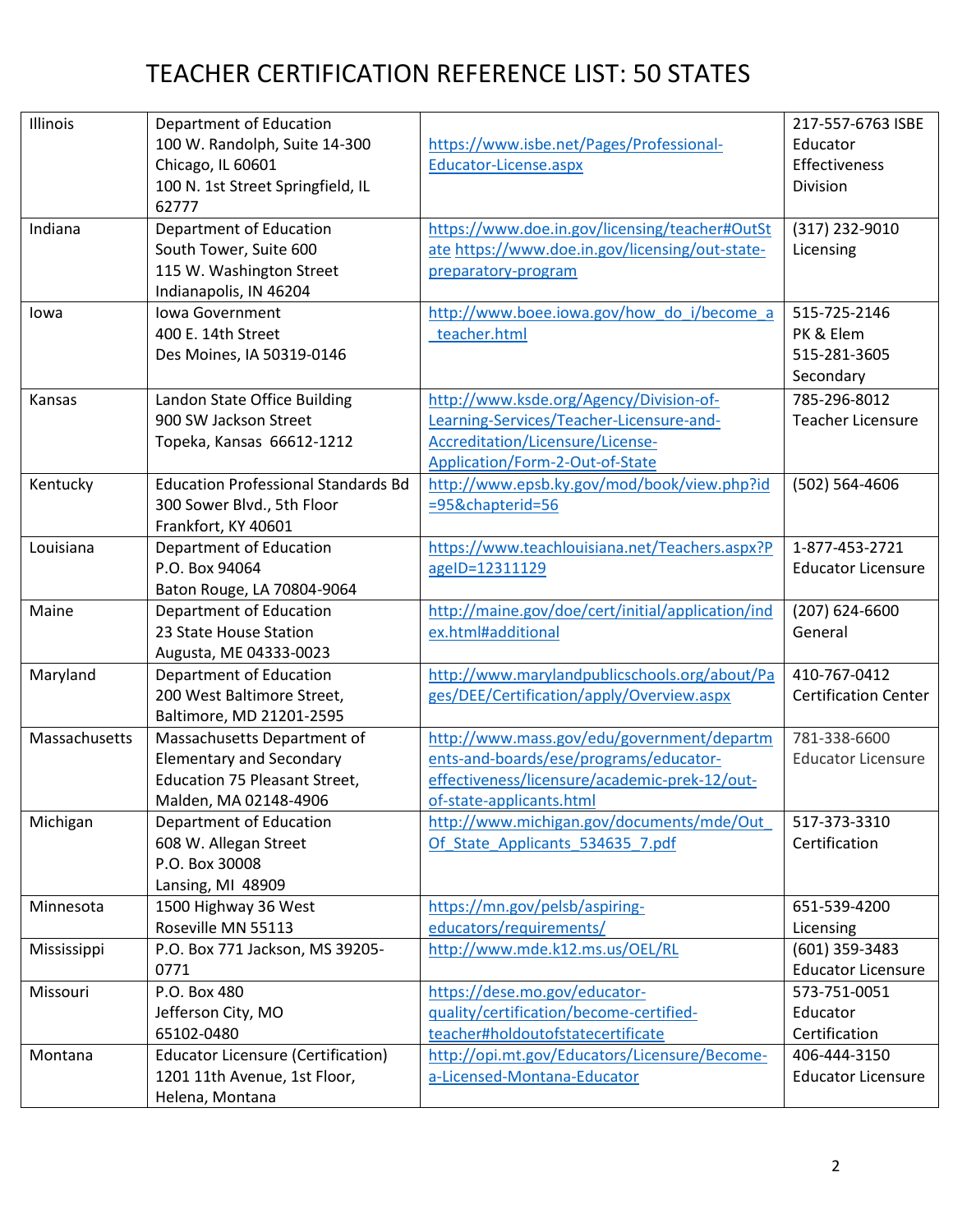| Nebraska          | Department of Education            | https://dc2.education.ne.gov/tc interactive teac | 402-471-2295              |
|-------------------|------------------------------------|--------------------------------------------------|---------------------------|
|                   | 301 Centennial Mall South          | hing2/welcome.aspx                               | General                   |
|                   | P.O. Box 94987                     |                                                  |                           |
|                   | Lincoln, NE 68509-4987             |                                                  |                           |
| Nevada            | Department of Education            | http://www.doe.nv.gov/Educator_Licensure/Reci    | 775.687.5980              |
|                   | 755 N. Roop Street, Suite 107      | procity/                                         | <b>Educator Licensure</b> |
|                   | Carson City, NV 89701              |                                                  |                           |
| <b>New</b>        | Department of Education            | https://www.education.nh.gov/certification/docu  | 603-271-2409              |
| Hampshire         | 101 Pleasant Street                | ments/interstate_contract.pdf                    | Certification             |
|                   | Concord, NH 03301-3494             |                                                  |                           |
| New Jersey        | Department of Education            | http://www.state.nj.us/education/educators/lice  | (609) 376-3500            |
|                   | <b>PO Box 500</b>                  | nse/out/                                         | General                   |
|                   | Trenton, NJ 08625-0500             |                                                  |                           |
| <b>New Mexico</b> | Department of Education            | https://webnew.ped.state.nm.us/wp-               | 505-827-1436              |
|                   | 120 S. Federal Place               | content/uploads/2018/01/Initial-Application-01-  | Licensure Bureau          |
|                   | Santa Fe, NM 87501                 | 24-2018.pdf                                      |                           |
| <b>New York</b>   | Department of Education            | http://www.highered.nysed.gov/tcert/certificate  | (518) 474-3901            |
|                   | 89 Washington Avenue               | /teachrecother.html                              | Certification             |
|                   | Albany, New York 12234             |                                                  |                           |
| North Carolina    | Department of Education            | http://www.dpi.state.nc.us/licensure/beginning/  | 919.807.3310              |
|                   | 6301 Mail Service Center           |                                                  | outside of NC             |
|                   | Raleigh, NC 27699-6301             |                                                  |                           |
| North Dakota      | Department of Education            | https://www.nd.gov/espb/licensure/license-       | 701-328-2260              |
|                   | 600 E. Boulevard Avenue, Dept. 201 | information                                      | General                   |
|                   | Bismarck, North Dakota 58505-0440  |                                                  |                           |
| Ohio              | Department of Education            | http://education.ohio.gov/Topics/Teaching/Licen  | 614-466-3593              |
|                   | 25 South Front Street Columbus,    | sure/Out-of-State-Licensure                      | <b>Educator Licensure</b> |
|                   | Ohio 43215-4183                    |                                                  |                           |
| Oklahoma          | Department of Education            | http://sde.ok.gov/sde/traditional-path-          | (405) 521-3337            |
|                   | <b>Oliver Hodge Building</b>       | oklahoma-teacher-certification#otherstate        | Teacher                   |
|                   | 2500 North Lincoln Boulevard       |                                                  | Certification             |
|                   | Oklahoma City, Oklahoma 73105      |                                                  |                           |
| Oregon            | Department of Education            | http://www.oregon.gov/tspc/Pages/Out of Stat     | (503) 378-3586            |
|                   | 255 Capitol Street NE              | e.aspx                                           | Licensing                 |
|                   | Salem, OR 97310-0203               |                                                  |                           |
| Pennsylvania      | Department of Education            | http://www.education.pa.gov/Documents/Teach      | 717-728-3224              |
|                   | 333 Market Street                  | ers-                                             | Teacher                   |
|                   | Harrisburg, PA 17126               | Administrators/Certifications/Frequently%20Aske  | Certification             |
|                   |                                    | d%20Questions/Applicants%20Prepared%20Out-       |                           |
|                   |                                    | of-State.pdf                                     |                           |
| Rhode Island      | Department of Education            | http://www.ride.ri.gov/Portals/0/Uploads/Docu    | 401-222-8893              |
|                   | 255 Westminster Street             | ments/Teachers-and-Administrators-Excellent-     | Certification             |
|                   | Providence, RI 02903               | Educators/Educator-Certification/Cert-main-      | Services                  |
|                   |                                    | page/Certification FAQ.pdf question 7            |                           |
| South Carolina    | Department of Education            | https://ed.sc.gov/educators/teaching-in-south-   | 803-896-0325              |
|                   | 1429 Senate Street                 | carolina/out-of-state-teachers/                  | Educator                  |
|                   | Columbia, SC 29201                 |                                                  | Certification             |